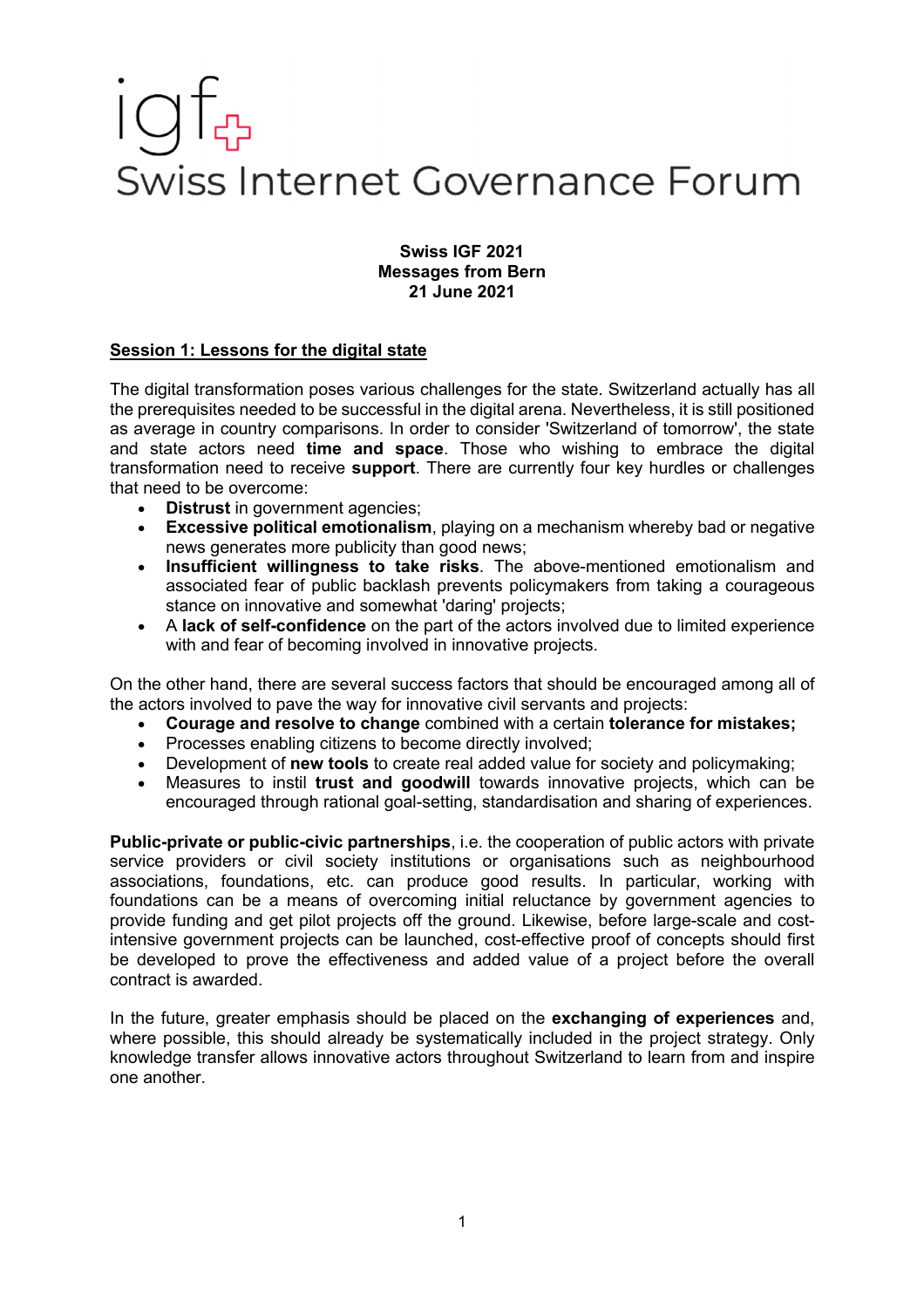# Swiss Internet Governance Forum

## **Session 2: Digitalisation for society – was the potential of digitalisation used during the corona period?**

The digital tools were available, but there was a lack of both a basic understanding of digital tools and a solid infrastructure. It is not just a matter of adding tools, but of bringing the entire ecosystem forward.

Development of contact tracing apps and the URL-based COVID certificate made it possible to identify the principles underpinning the use of digital tools (e.g. decentralised approach, minimal use of data) and to anchor these principles in legislation. These principles constitute the new standard of quality.

In political debates, the concepts of 'data protection' and 'protection of privacy' are often used interchangeably. The two concepts are interrelated but are not equivalent.

In addition to a high-quality technical infrastructure, we also need data access management models. The challenge here is finding ways to control data and provide constant rights of access. If this challenge can be overcome, this will instil greater confidence.

## **Session 3: Digital governance - Inclusion and trade rules as opportunities for the digital future**

Digital governance is more important than ever before, as digitalisation and technology increasingly become ubiquitous and touch every aspect of our lives.

For governance of the digital space, however, it is not enough to segment stakeholders - as has been the case so far - on the basis of countries, regions, companies or civil society groupings. Rather, digital governance must also encompass all generations. It must be oriented towards the future and must not leave anyone out. Also, with digital governance, people from different backgrounds, including people with impairments or those speaking different languages, must not be left behind or excluded. These groups have so far not had their say in the digital space, or far too little. As such, their concerns have not been adequately understood and no satisfactory solutions have yet been found for their active involvement.

However, the digital space, tools, services and apps must be accessible to all of us. This requires much more systemic thinking. Data must no longer be compartmentalised and free accessibility of data should no longer be a feature but a right.

### **Session 4: Cyber attacks and neutral Switzerland: what options are available to state and private actors?**

In addition to the various opportunities, digitalisation also poses major challenges, especially for security policy and associated key concepts and tenets.